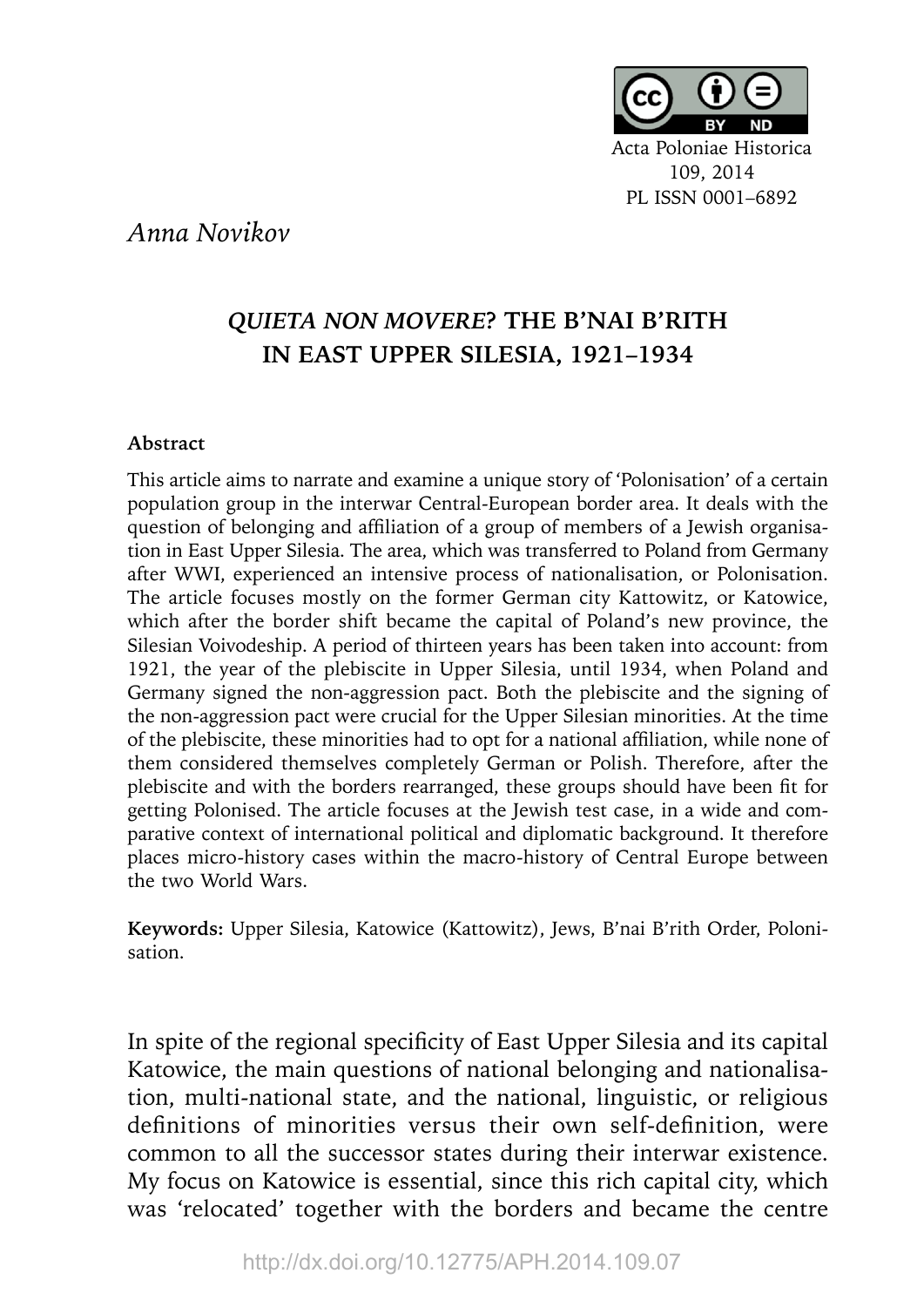of the Polish Silesian Autonomy, gained an immense symbolic meaning in the eyes of Poland, Germany, and Western European states, and was a significant case for the League of Nations  $\overline{\phantom{x}}$  the Court of Justice in The Hague.

For the Polish state, this city symbolised the victory of Poland over Germany and the end of the many years of Germanisation of the country's western borderlands. For Germany, this city became symbolic in terms of loss of not merely one of its most important eastern industrial towns, abounding in coal mines, but of all former Prussian territories which were shifted to Poland. For the powerful European countries like France, Italy or Great Britain, the attitude toward the city (as well as towards the whole area of Upper Silesia) signified in fact their own position not only in favour of Poland or Germany but moreover, towards the general unstable post-war balance of forces. Finally, for the League of Nations and for the Court in The Hague, the city was of high importance as a capital of an important region within a new successor state. Katowice was a symbol of a place where the post-war minority rights agreements were abided by in a proper way.

Therefore, East Upper Silesia and Katowice, being politicised areas of international importance, are highly applicable for examining 'macro-history' through 'micro-history' test cases. In such an area, the nationalisation of minorities occurring on a 'micro' level can therefore reflect certain less known aspects of a political and diplomatic 'macro-history' of interwar Europe. My approach shows in what ways the process of Polonisation in the area in question revealed valuable political and economic international discussions, and contributes to the understanding of the influence of 'micro-history' on 'macro-history' of the relationships between the minorities and the ruling majorities in the national discourse of the twentieth century.

Jews began to settle in Upper Silesia at the beginning of the eighteenth century. Toward the end of that century, the ideas of the French Revolution, together with the concept of Jewish Enlightenment (or Haskalah), and the changes the state was undergoing, drove the Jewish population in Prussia towards the process of emancipation.

Several Prussian laws, especially the 1812 *Edikt betreffend die bürgerlichen Verhältnisse der Juden*, whereby the Jews gained the status of citizens, gave the Jewry of Upper Silesia freedom of settlement, possession of property, choice of profession, and studies in universities.

http://dx.doi.org/10.12775/APH.2014.109.07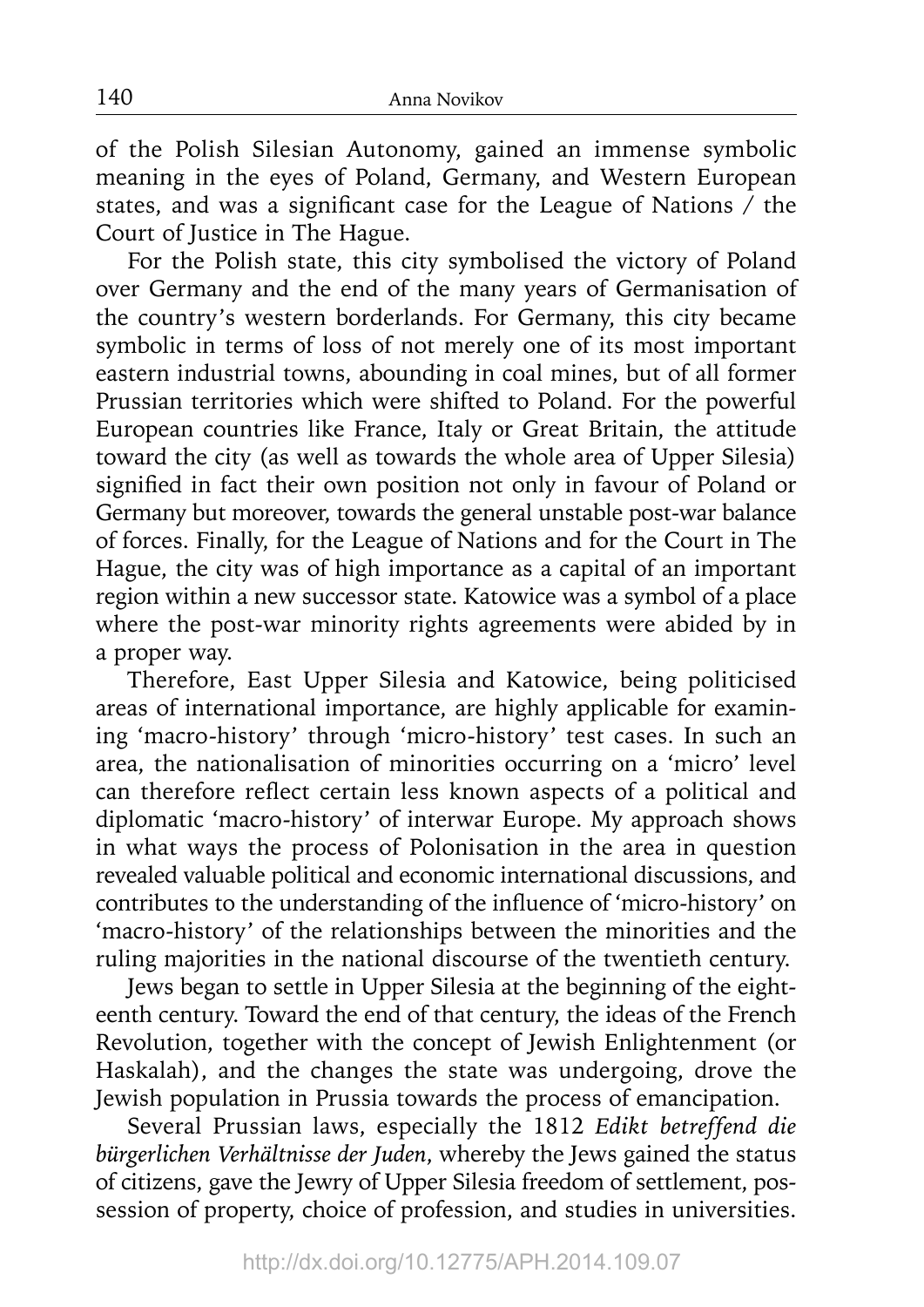When Kattowitz was granted the municipal status in 1865, there already existed a small Jewish community, which grew rapidly in the following years.<sup>1</sup>

I will mostly focus on the B'nai B'rith's Silesian lodge 'Concordia', to which belonged the German speaking elite of the Jewish population of Kattowitz.

The B'nai B'rith (Sons of the Covenant) Order was established in New York in 1843, aiming at humanity, tolerance, and charity and unifying the Jewish society under ethic and intellectual values of Judaism.2 The departments of the Order were named 'lodges', and its members, 'brethren'. In March 1882, the first European Lodge was founded, in Berlin. Soon afterwards, the lodges spread over all Europe. Every country that had a certain number of lodges was called a 'District'. In 1883, the B'nai B'rith lodge 'Concordia' of Kattowitz was founded.

Most of the Jewish elite members of the lodge lived in Kattowitz before the borders shifted, and therefore were part of the German Jewry. Their membership with the B'nai-B'rith Order reflected the Jewish part of their self-definition. But being deeply influenced

<sup>1</sup> Cf. Jacob Cohn, *Geschichte der Synagogen-Gemeinde Kattowitz O.S. Festgabe anläßlich der Einweihung der neuen Synagoge am 12. Sept. 1900* (Kattowitz, 1900), 1–46; Gabriela Wąs, 'Dzieje Śląska od 1526 do 1806 roku. Śląsk we władaniu Habsburgów. Śląsk pod panowaniem pruskim', in Marek Czapliński (ed.), *Historia Śląska* (Acta Universitatis Wratislaviensis, nr 3008, 2nd edn., Wrocław, 2007), 244–5; Marek Czapliński, 'Śląsk w 2. połowie XIX i na początku XX wieku (1851–1918)', *ibidem*, 284–5, 330; Marcin Wodziński, 'Languages of the Jewish Communities in Polish Silesia (1922–1939)', *Jewish History*, xvi (2002), 132–6. For more about the history of Silesian Jews, see *idem*, '"Walking in the Steel Boots of Faith…" Anti-Semitic Journalism in the Voivodship of Silesia, 1922–1939', in Marcin Wodziński and Janusz Spyra (eds.), *Jews in Silesia*, trans. Rafał Kosowski *et al.* (Cracow, 2001), 99–124.

<sup>2</sup> Cf. Hanna Domańska, *Gdański Zakon Synów Przymierza. Dzieje żydowskiego wolnomularstwa w Gdańsku i Sopocie, lata 1899–1938* (Judaica, Biblioteka 100-lecia Miasta Sopotu, Gdynia, 2002), 74–80; Cornelia Wilhelm, *Deutsche Juden in Amerika. Bürgerliches Selbstbewusstsein und jüdische Identität in den Orden B'nai B'rith und Treue Schwestern, 1843–1914* (Transatlantische Historische Studien, 30, Stuttgart, 2007), 60–81; Leon Chajn, 'Związek Stowarzyszeń Humanitarnych B'nei B'rith w II Rzeczypospolitej', in *idem*, *Wolnomularstwo w II Rzeczypospolitej* (Warsaw, 1975), 517–77; Bogusława Czajecka, *Archiwum Związku Żydowskich Stowarzyszeń Humanitarnych 'B'nei B'rith' w Krakowie (1892–1938). Zarys dziejów związku, historia zespołu i inwentarz* (Studia Polono-Judaica. Series Fontium, 1, Cracow, 1994), 9–11.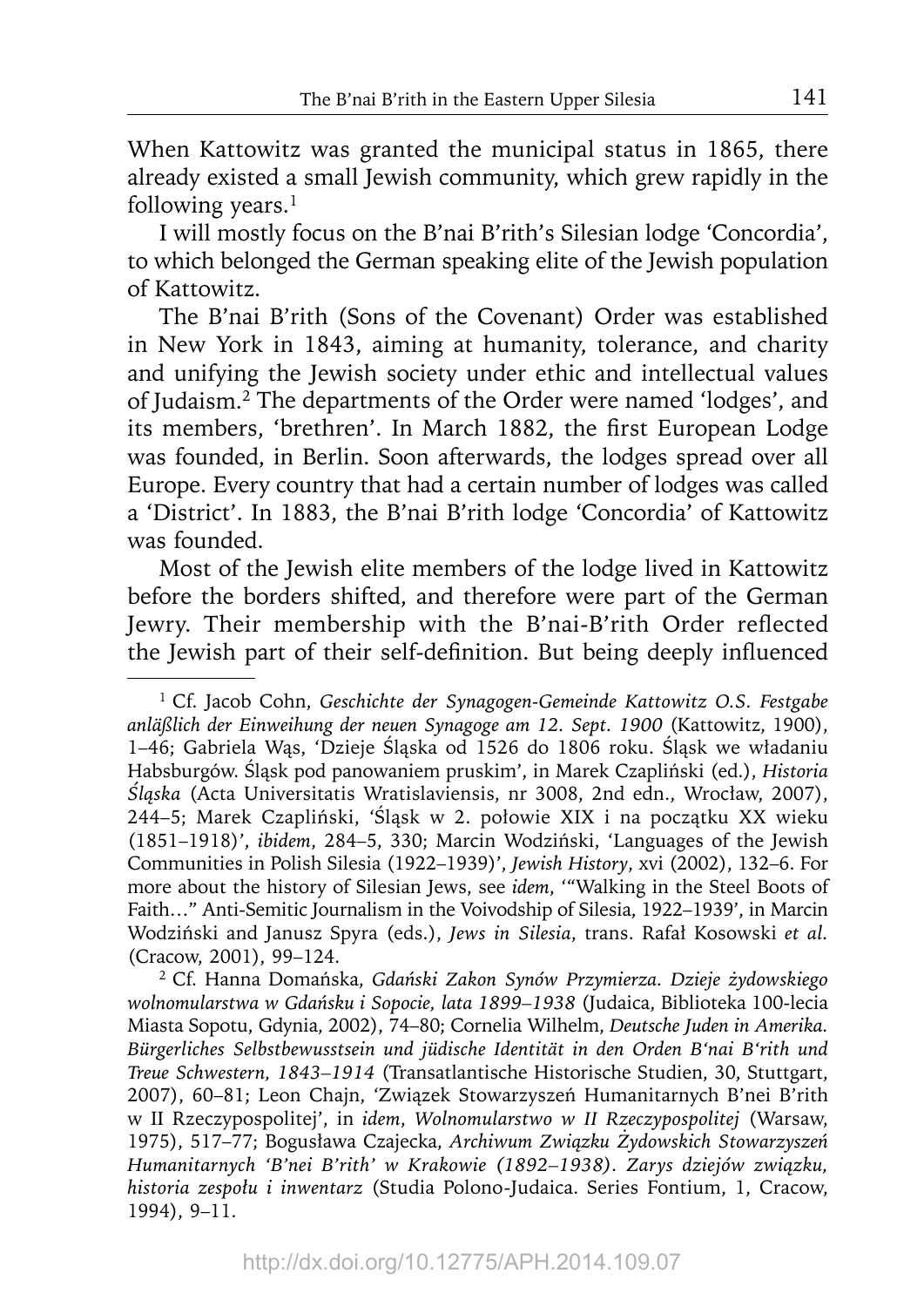by German culture, these members regarded themselves as belonging to the German part of the city's community blend.<sup>3</sup>

After WWI, according to the Treaty of Versailles, the conduct of plebiscites in disputable European regions was made obligatory, in order to clarify which community would be the major population within the new successor nation-states.4 Due to its high industrial importance, the Upper Silesian region reflected intensive international discussions and tensions which formed the background of political or social development in the area during the interwar period. It was decided that the plebiscite be carried out on March 20, 1921, across the disputable area of former Prussian Upper Silesia.

As a result, the land was divided, leaving the area, which was then named 'Eastern Upper Silesia' on the Polish side, with Katowice as its capital. After the final split, the League of Nations worked out, on May 15, 1922, a Geneva Convention between Poland and Germany, by means of which Germany and Poland agreed upon economic and political provisions for the Upper Silesian area and signed agreements concerning minority rights.

On the way to the Silesian partition, there appeared a strong controversy. After certain parts of Upper Silesia fell into the control of the new Polish Republic, several lodges that had belonged to the German District now found themselves within Polish state territory.

<sup>&</sup>lt;sup>3</sup> For more information about the self-definition and the perception of the German Jews, see Moshe Zimmermann, *Deutsche gegen Deutsche. Das Schicksal der Juden 1938–1945* (Berlin, 2008), 12–21.

<sup>4</sup> Another plebiscite area was the disputable province of north Schleswig, which after the plebiscite of 1920 was divided into North Schleswig belonging to Denmark and populated by a German minority, and South Schleswig, belonging to Germany and being home to a Dutch minority, respectively. The other such ares were the East and West Prussian regions of Allenstein and Marienwerde. Cf. Sarah Wambaugh, *Plebiscites since the World War. With a Collection of Official Documents*, 2 vols. (Concord, 1933), i, 48–103; Hunt T. Tooley, 'German Political Violence and the Border Plebiscite in Upper Silesia, 1919–1921', *Central European History*, xxi, 1 (1988), 56; Karen M. Pedersen, 'Die deutsche Minderheit in Dänemark und die dänische Minderheit in Deutschland', in Robert Hinderling and Ludwig M. Eichinger (eds.), *Handbuch der mitteleuropäischen Sprachminderheiten* (Tübingen, 1996), 32–56. For more on the interwar plebiscite area of Memel, see Ruth Leiserowitz, *Sabbatleuchter und Kriegerverein. Juden in der ostpreußisch-litauischen Grenzregion,*  1812–1942 (Einzelveröffentlichungen des Deutschen Historischen Instituts Warschau, 24, Osnabrück, 2010), 287–312.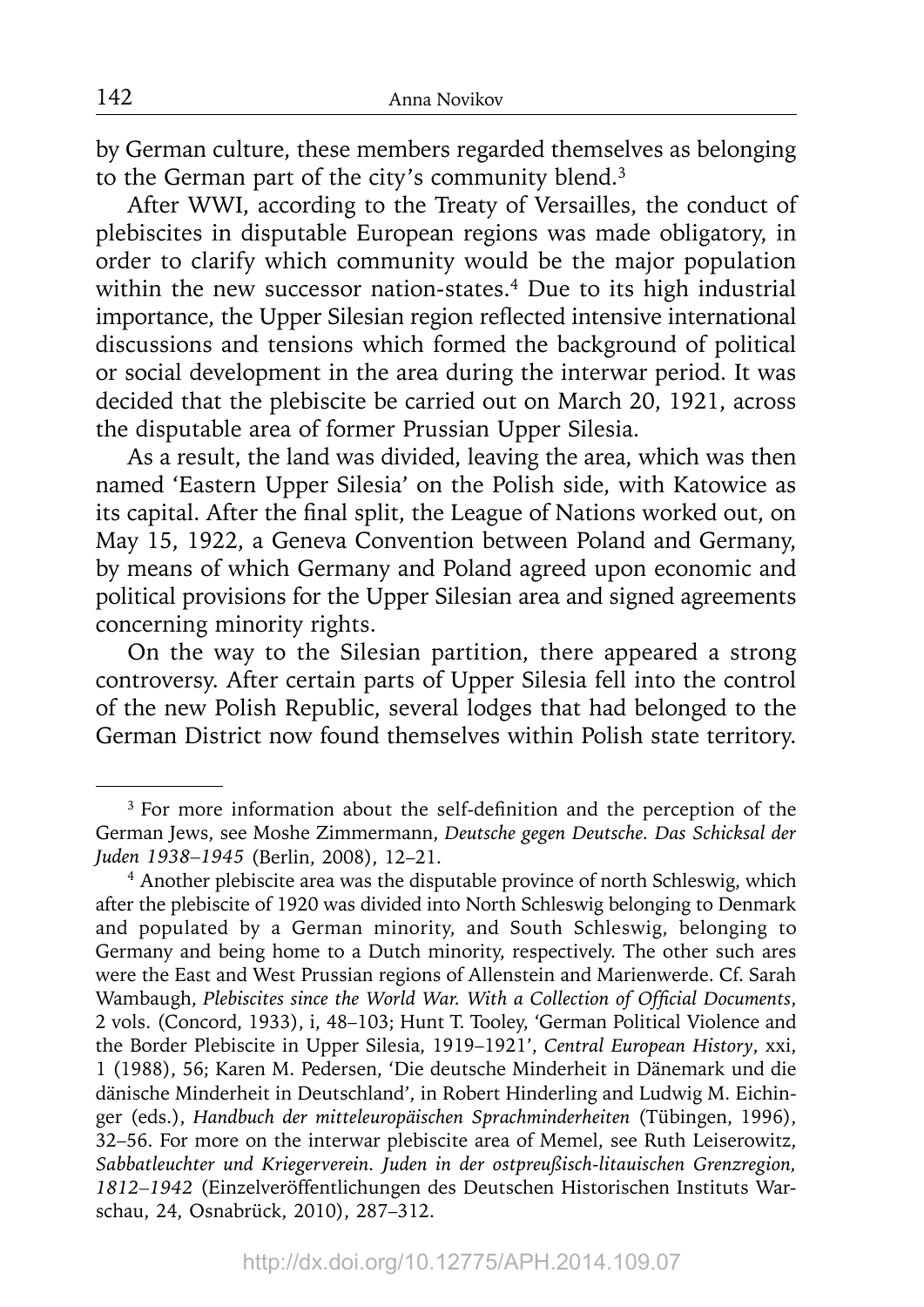Three Upper Silesian lodges – or, the 'Silesian' ones, as they were later called – were relocated as the border shifted. The 'Concordia' lodge, which is the main focus here, was the most influential among the three.

The takeover of Katowice by Poland in June 1922, despite the plebiscite's results, was a painful event for the members of the Silesian lodges. After 1922, in addition to the shift, and according to the statutes of the Order, they could no longer belong to the German District. Apparently, the German Jewish brethren of 'Concordia' and 'Michael Sachs' experienced severe humiliation. Another reason for such an assumption was presumably the one mentioned previously: an alien content, i.e. stranger and 'inferior' Yiddish- and Polish-speaking *Ostjuden*, who suddenly found themselves within the familiar frames of B'nai B'rith lodges. Each of the Order activities, which earlier caused satisfaction and pleasure – for instance, gatherings, lectures, or celebrated rites – became tinted with a rather negative shade as soon as all these activities were carried out by Eastern European Jews (who, according to those German Jews, did not entirely fit the Western European image of B'nai B'rith Order).

Frustration or discontent evidently caused rejection of this alien element from the daily life, even if such a rejection was rather an escape from the surrounding reality. For the German-Jewish members of 'Concordia' and 'Michael Sachs' lodges, such an escape was manifested in their desire to remain under the supervision of their native German District VIII, even after borders were displaced. According to the B'nai B'rith statutes, these lodges could no longer belong to the German District.<sup>5</sup>

A proposal that they join the Polish District, which was to be created in a short time, did not change the position or the decisions of the lodges of Katowice and Königshütte (Polish: Królewska Huta; later on, Chorzów) and led to their protest. In August 1923, Leon Ader, a future head of the Polish B'nai B'rith District and a prominent Jewish activist, was told by Fritz Reichmann, the head of 'Concordia', that resulting from the voting, it was decided that two Silesian lodges – namely, 'Concordia' and 'Michael Sachs' – be subjected to the

<sup>5</sup> Cf. Andreas Reinke, 'Between Ethnic Solidarity and National Allegiance: The German Order of the B'nai B'rith', *Jahrbuch des Simon-Dubnow-Instituts / Simon Dubnow Institute Yearbook*, i (2002), 341.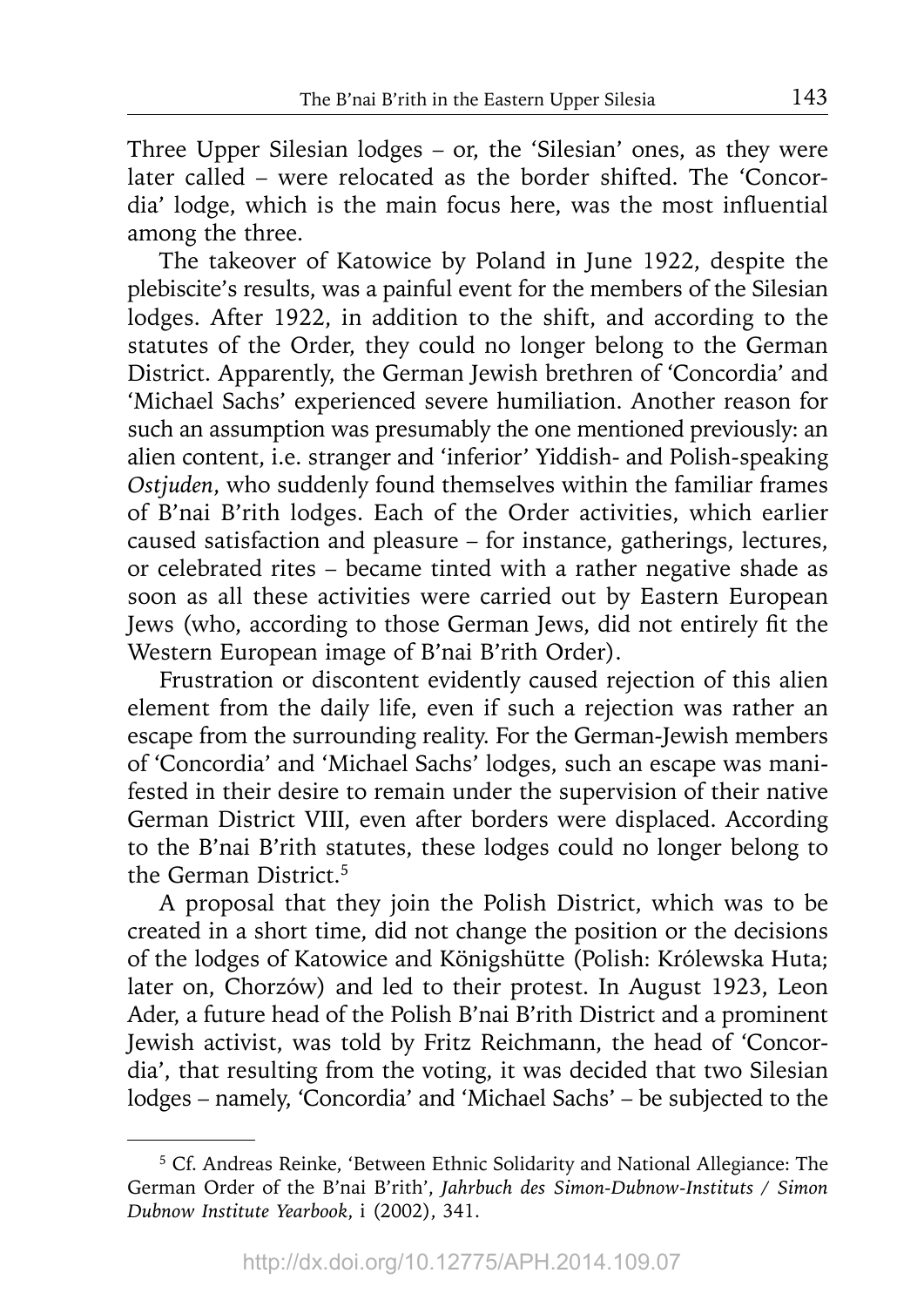authority of the Executive Committee in the United States, instead of joining the Polish District.6

It seems, however, that the Order became more involved into the matters between the Upper Silesian lodges and the Polish District only since the end of May 1926. Such a long-lasting neutral position could be understandable, taking into account the political background of the Second Polish Republic in the years 1925–6. In April 1924, after a long inflation and due to a wealth of international loans contracted, Polish Prime Minister Władysław Grabski conducted a monetary reform, first stabilising and then converting the Polish mark to zloty. Successful in the beginning, by 1925, this reform – or, to be more precise, the loans drawn in order to conduct it – together with the problems with importations, the crop failure and the banking system crisis, contributed to governmental conflicts and an overall discontent.<sup>7</sup>

In June 1925, the Polish-German negotiations over a coal trade agreement failed, and a trade war began. The strategist of this war, Gustav Stresemann, who was German Foreign Minister then, coined a plan on his own: to make use of the economic war in order to achieve his political aims. This brought Poland to inflation and financial crisis. Since Poland had recently contracted a considerable loan from American bankers, the country's position from both the West European and American standpoint was not quite favourable. Such developments eventually brought about the Locarno Treaties in October 1925, which divided borders in Europe into two categories: western, which were guaranteed by the Treaties, and eastern (the Germany's frontier), which were open for revision.<sup>8</sup> This division

8 Cf. Piotr S. Wandycz, *France and her Eastern Allies, 1919–1925: French-Czechoslovak-Polish Relations from the Paris Peace Conference in Locarno* (Minneapolis, 1962), 291, 352–72; *idem*, *The Twilight of French Eastern Alliances, 1926–1936: French-Czechoslovak-Polish Relations from Locarno to the Remilitarization of the Rhineland* (Princeton, NJ, 1988), 20–1; *idem*, *Polish Diplomacy 1914–1945: Aims* 

<sup>6</sup> Archiwum Narodowe w Krakowie (hereinafter: ANKr), Akta B'nai B'rith (hereinafter: BB), 68, p. 19; Ludwik Hass, *Ambicje, rachuby, rzeczywistość. Wolnomularstwo w Europie Środkowo-Wschodniej 1905–1928* (Warsaw, 1984), 210.

<sup>7</sup> Cf. Marian M. Drozdowski, *Władysław Grabski* (Rzeszów, 2002), 157–70, 209–23; Marek K. Kamiński and Michał J. Zacharias, *Polityka zagraniczna II Rzeczypospolitej: 1918–1939* (U Źródeł Teraźniejszości, Warsaw, 1987), 90–4; Wojciech Morawski, 'Władysław Grabski, premier rządu polskiego 23 VI – 24 VII 1920, 19 XII 1923 – 14 XI 1925', in Andrzej Chojnowski and Piotr Wróbel (eds.), *Prezydenci i premierzy Drugiej Rzeczypospolitej* (Wrocław, 1992), 121–34.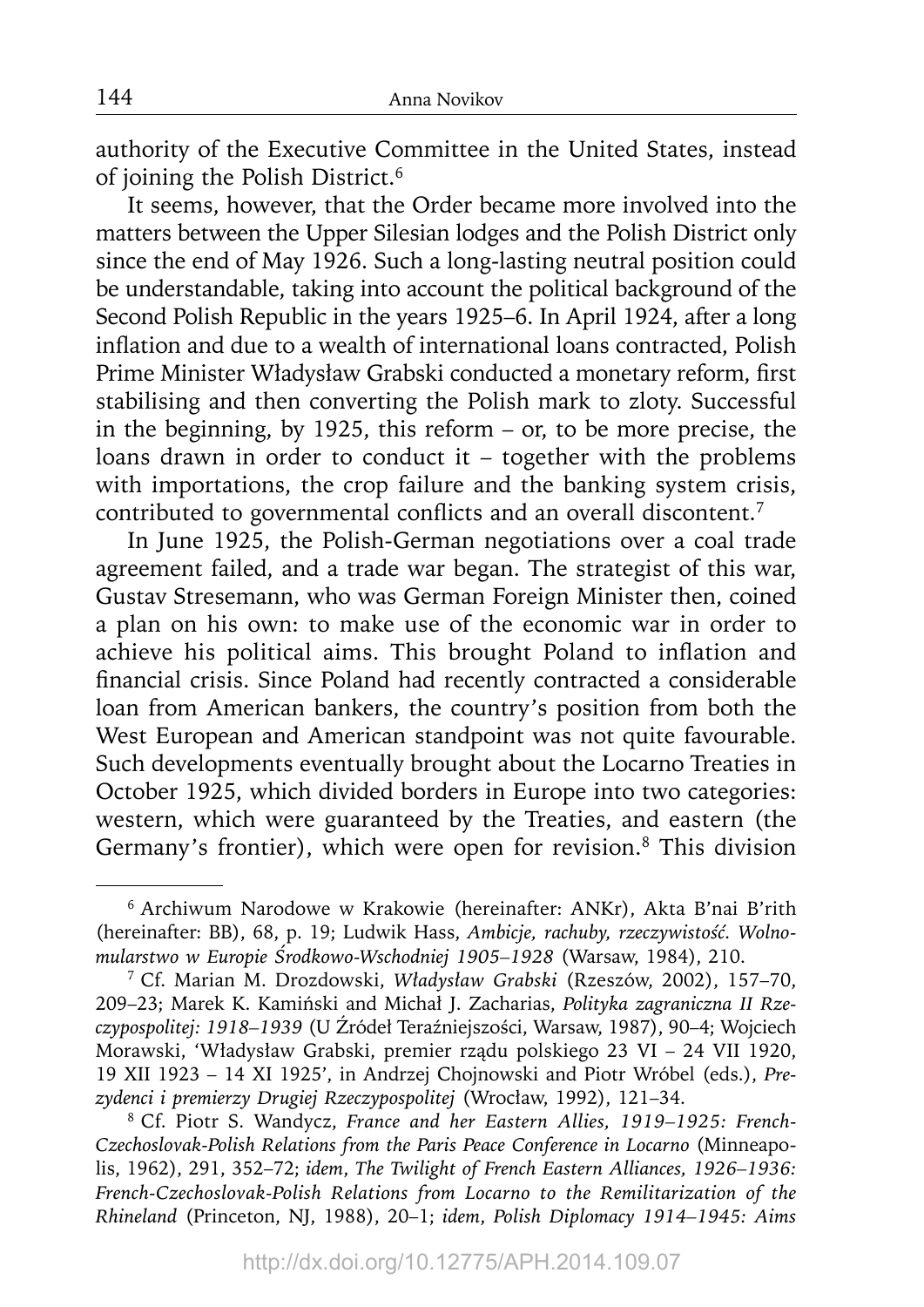was humiliating for Poland and placed the Silesian Voivodeship in an unstable, if not dangerous, position. In November 1925, Premier Grabski dissolved the Government, and resigned. The autumn of 1925 thus clearly became a tense and problematic period for Poland, in terms of economic as well as political circumstances.

Therefore, in 1924–5 the Upper Silesian lodges constantly refused to join the Polish District. In this period of time, neither German nor the American Districts made attempts to change the situation and to incite the Silesian lodges to join the Polish District; they had made such attempts immediately after the plebiscite, though. Apparently, the Upper Silesian lodges, and the German and American Districts, preferred to take a waiting position, assuming the very possible return of East Upper Silesia back to Germany.

After the Coup of May 1926, which was perpetrated in Poland by Piłsudski, a new government was installed. Piłsudski headed the *Sanacja* movement, which supported the 'moral remedy [Polish, *sanacja*]' of the Polish politics, and which gradually strengthened the Polish state. However, in May 1926, the economic crisis, the humiliation Poland was subjected to by the Locarno Treaties, together with Germany's expectation to execute a revision of the borders and, in the end, the Polish coup d'état, which caused street fights and death of people, probably instilled in the minds of B'nai B'rith leaders in the U.S. and in Germany a sense of unsecure future of the Polish Republic, or at least, unstable state of its western borders.

On May 23, 1926, a mere eight days after the Coup took place, in the letters exchanged between the B'nai B'rith Districts, the German District described the situation of the Upper Silesian lodges as unusual. It stated that it would be better both for the Polish and the German B'nai B'rith to take towards the Upper Silesian lodges a waiting position, and to wait for news.9 The members of 'Concordia' also asked to withhold the joining of the Polish District until the matters became clearer. A fear of a new political reality and a feeling of a totally unclear future were well expressed in a letter from members of 'Concordia' lodge to Leon Ader of June 24, 1926. The brethren

*and Achievements* (London, 1988), 20–2; Martin Kitchen, *Europe Between the Wars: A Political History* (London, 1988), 62–3, 108; Zara Steiner, *The Lights That Failed: European International History 1919–1933* (Oxford History of Modern Europe, Oxford, 2005), 410–11.

<sup>9</sup> ANKr, BB 68, p. 131.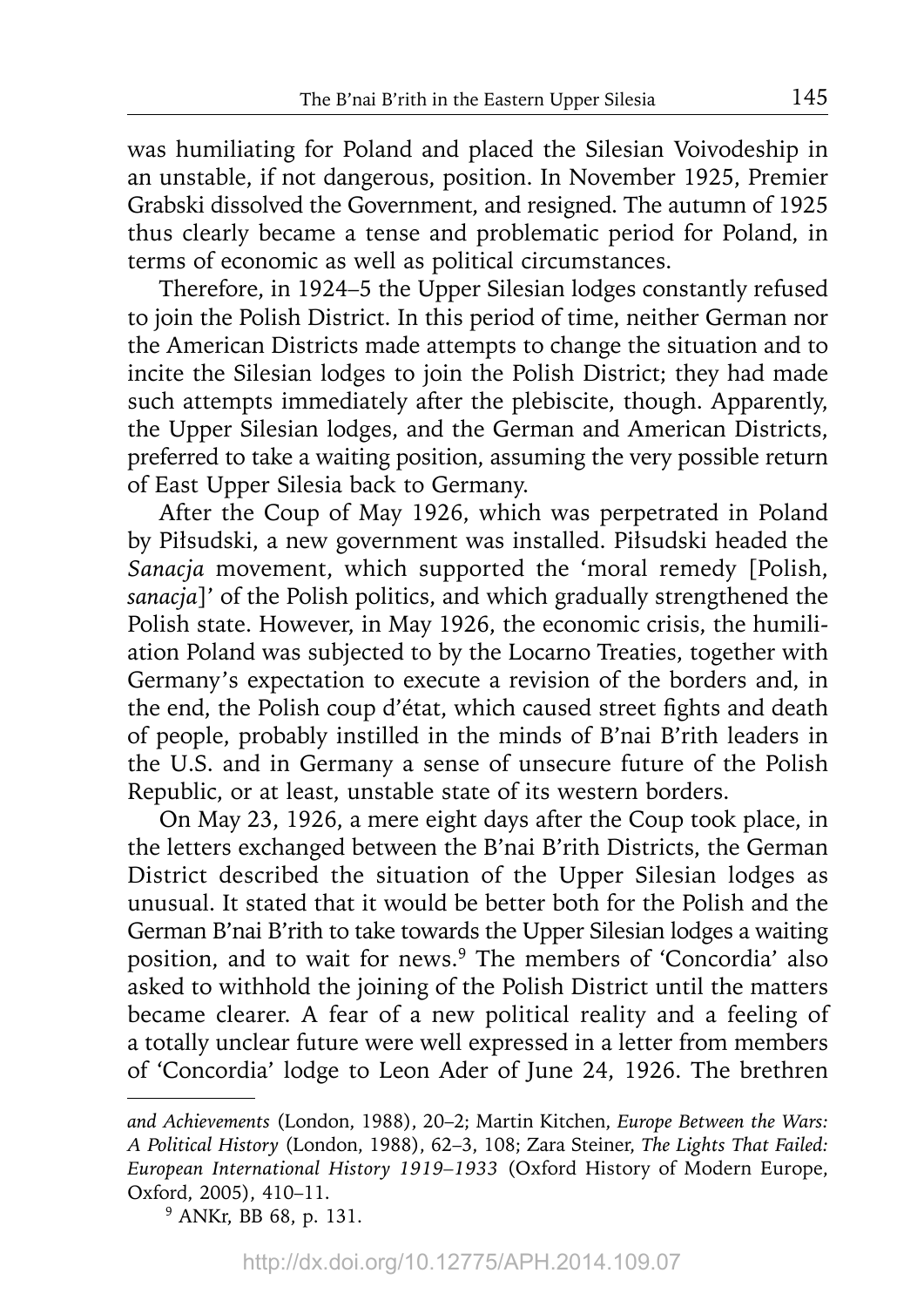officially denied in it their wish to return to Germany; however, on the other hand, they asked to withhold the joining of the Polish District until the issue became clarified and, finally, they described the reality they experienced at the time as "days when the highest ideals of mankind are in danger."10

At the end of 1926, the political and economic situation in Poland improved, thanks to the *Sanacja* movement, the loans contracted from American banks, and successful exports of Polish-Silesian coal to England.11 Poland had, therefore, no economic dependence on the German state. In the very beginning of 1927, the German government introduced a new tactic: to separate between the trade interest and non-trade issues. American and European political negotiations with Poland improved due to the new trade contracts and loans, and the question of territorial revision was abandoned.

Thus, on November 16, 1927, the Polish District received unexpected news: the heads of 'Concordia' and 'Michael Sachs' sent a letter to Leon Ader, reporting on their official final decision, made by a majority of members, to be incorporated within the District.12 Two days later, on November 18, 1927, Ader announced that the lodges 'Concordia' and 'Michael Sachs' were officially incorporated in the Polish District. Alfred Cohen, the President of the Order, expressed his thanks for the cooperation and called the act of incorporation an encouraging one. Leo Baeck sent his best regards and expressed his deep delight.13 The story of a long discussion about a small group of people, created due to the political developments, international economic determinants and diplomatic relationships, finally came to an end.

However, new dramatic changes came after 1929. Upper Silesia, a highly industrial and commercial area, was crushed by the crisis,

<sup>10</sup> ANKr, BB, 68, pp. 134–5.

<sup>11</sup> Cf. Michael C. Kaser and Edward A. Radice (eds.), *The Economic History of Eastern Europe, 1919–1975*, 3 vols. (Oxford, 1985), i: *Economic Structure and Performance Between the Two Wars*, 43; Thomas S. Dyman, 'Britain, Poland, and the Search for Security in Europe: Anglo-Polish Relations, 1924–1934', Ph.D. thesis, University of Illinois (Urbana-Champaign, 1985), 191–9; Zbigniew Landau and Jerzy Tomaszewski, *Zarys historii gospodarczej Polski 1918–1939* (6th extended edn., Warsaw, 1999), 163.

<sup>12</sup> ANKr, BB, 68, p. 383.

<sup>13</sup> Cf. Anna M. Kargol, *Zakon Synów Przymierza: Krakowska Loża 'Solidarność' 1892–1938* (Warsaw, 2013), 118–20; ANKr, BB, 68, pp. 351–2, 387–93.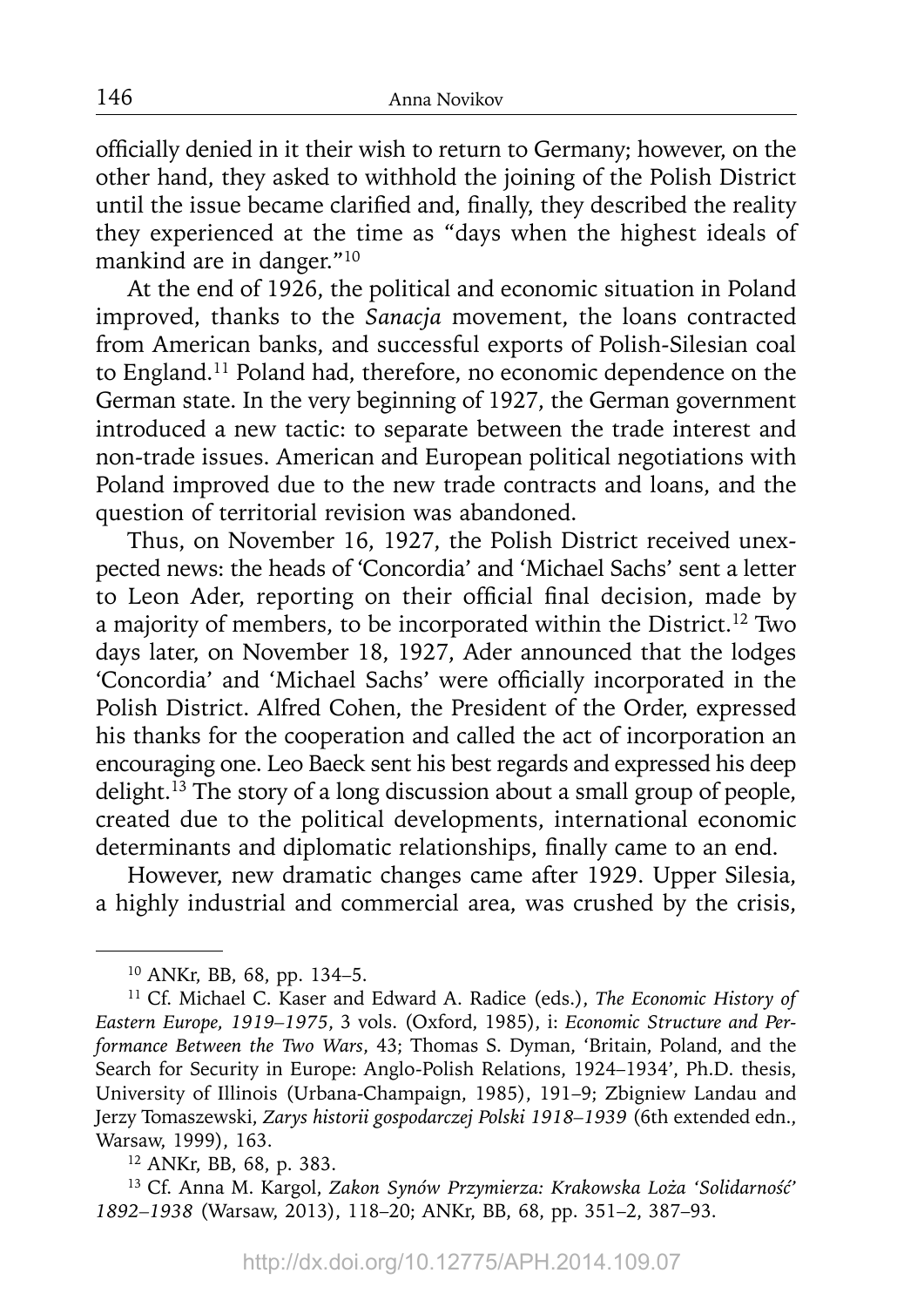just like the rest of Europe was. $14$  Serious economic problems grew evident from November/December 1929 onwards. In the early days of 1930, the correspondence between 'Concordia' and the Grand Lodge of Poland mostly dealt with the lodge's payment debts. The lodge's members sent a long letter describing the complicated economic situation which made them unable to pay their membership fees, and asking for a reduction and delay of the payments.<sup>15</sup>

Despite the very difficult situation which, in a short time, caused many of the once-wealthy 'Concordia' members to lose at least a large part of their possessions, they participated in the lodge meetings, and the lodge's activity continued as usual.16 For instance, the script of an event dedicated to the Hanukkah, dated December 17, 1929, worded a request, for the first time ever: "The proceeds, in their entirety, are intended for charitable purposes; we send therefore to our dear brothers an urgent appeal to support us in our aspirations through your most active participation."<sup>17</sup>

In addition to the attempts to overcome the disaster and to behave as usual, the reaction of 'Concordia' to the economic crisis demonstrated one more aspect of their group-belonging, which gradually occurred during the autumn and winter months following their financial collapse. Apparently, during these first months of crisis, members of the lodge, willingly or unwillingly, became more closely associated with the Grand Lodge of Poland as well as, probably, with the other lodges, united by the same disaster. Given the difficult economic conditions prevailing in Poland, their fraternal existence within the Polish District depended, in large measure, on the decision

<sup>14</sup> Cf. Patricia Clavin, *The Great Depression in Europe, 1929–1939* (European History in Perspective, London and New York, 2000), 90–105; Michael C. Kaser and Rudolph Nötel, *East European Economies in Two World Crises* (Papers in East European Economies, 71, Oxford, 1985), 1–6; Derek H. Aldcroft, *Studies in the Interwar European Economy* (Modern Economic and Social History, Aldershot and Brookfield, 1997), 122-87; Richard Blanke, *Orphans of Versailles: The Germans in Western Poland, 1918–1939* (Lexington, 1993), 145–8; Zbigniew Landau and Jerzy Tomaszewski, *Gospodarka Polski międzywojennej 1918–1939*, 4 vols. (Warsaw, 1971), ii: *1924–1929. Od Grabskiego do Piłsudskiego*, 30–60, 300.

<sup>15</sup> ANKr, BB, 358, pp. 21–5; BB, 68, p. 649.

<sup>&</sup>lt;sup>16</sup> See Leon Ader's reply to the members of 'Concordia' concerning the reduction of the lodge's payments: ANKr, BB, 68, pp. 625–6.

<sup>17</sup> ANKr, BB, 68, p. 621.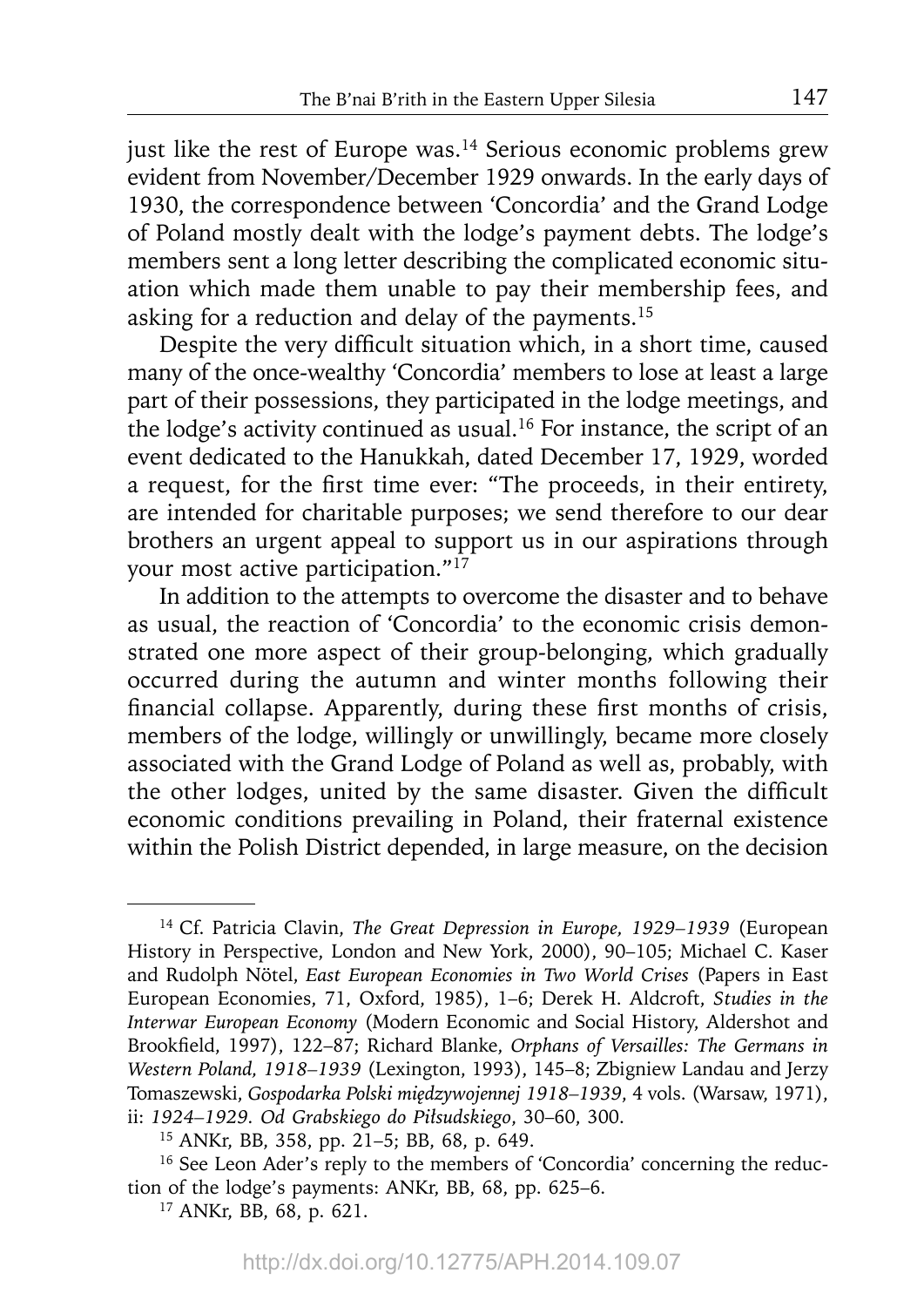of their *Ostjüdisch* brethren as well as on their individual conditions of existence under the Polish state's internal policy.

In the years 1930–2, the economic situation of Poland continued to worsen, which extended to the Polish District and to the Silesian lodges in particular.<sup>18</sup> During a session of the Order's General Committee held in January 1930 in Berlin, it was resolved that 'Concordia' be given a concession in the matter of the non-paying brethren: "And this only due to the difficult and unfavourable financial situation that both these [Silesian] lodges are being through."19 Some of the lectures which were given dealt with questions such as, for instance: 'How can I rescue the remains of my fortune?' (from a session of December 1931).20

An annual report issued early in 1932 described the economic situation of 'Concordia' brethren in a negative light:

… indeed, this year [has passed] under an unprecedented economic crisis, which paralysed all the powers and which unfortunately did not stop at the gates of our dear brethren, and brought instead some of them to a struggle for daily existence ... .<sup>21</sup>

In the spring of 1932, a desperate letter was sent by the lodge's representatives to the Grand Lodge in Cracow, describing a miserable or, as they called it, 'catastrophic' situation in which many of the lodge's members, as well as the whole Silesian Voivodeship, found themselves at the beginning of 1932. The lodge itself admitted that it was unable to support its members' families. Therefore, in the conclusion of the letter, the heads of the formerly wealthy 'Concordia' requested for financial support from the Polish Grand District, which a few years before was a subject of their contempt. Leon Ader responded to this request immediately, and very soon afterwards, the Cracow brethren, albeit put in a tough financial situation themselves, succeeded in gathering a certain amount of money (though lesser than 'Concordia' requested) which was intended for the so-called *Katastrofenfond* – a fund created for the emergency expenses.<sup>22</sup>

<sup>18</sup> Cf. Landau and Tomaszewski, *Gospodarka*, 30–78, 154–67, 398–402; ANKr, BB, 359, p. 18; ANKr, BB, 358, p. 26.

<sup>19</sup> ANKr, BB, 358, p. 30.

<sup>20</sup> ANKr, BB, 357, p. 37.

<sup>21</sup> ANKr, BB, 360, p. 37.

<sup>22</sup> ANKr, BB, 68, pp. 903–4, 977; BB, 358, p. 92.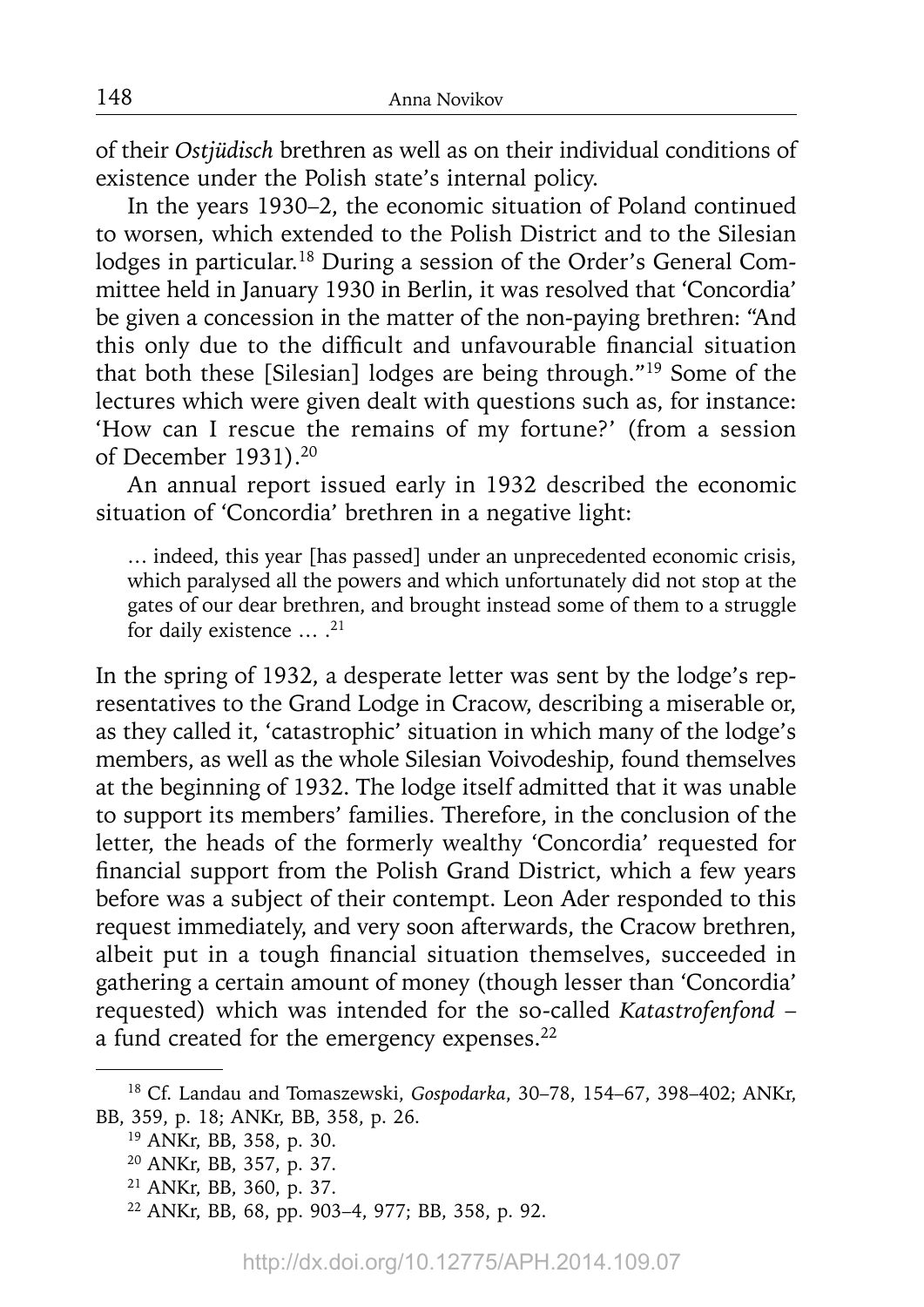Apparently, a dramatic event such as the economic crisis became an agent of 'Polonisation', bringing the former German and Polish Jews together more closely than they had been during the period of relative economic and social prosperity.

In addition to the permanent financial troubles experienced by members of the two Silesian lodges, the year 1933 gave them, and the B'nai B'rith Order in general, an additional challenge: the rise of the National Socialist regime and its anti-Jewish policy. Despite the financial collapse, 1933 was to appear to be one of the most solemn years for 'Concordia' brethren. In November 1933, the lodge's jubilee festivities had to take place, and this marked a point of pride for its members, since 'Concordia' was one of the oldest lodges, created in one of the historically oldest European districts.

So, the feelings of the lodge members turned bittersweet since the early spring of 1933. This ambivalence is clearly expressed in a 'Concordia' report on the lodge's annual activities, which was sent at the year's end to Leon Ader:

On the one hand, we hold the celebration of the fifty years of our existence, as the brightest feature of the year …; on the other hand, however, two elementary facts whose shadows are hovering above us: the always-imminent severe economic crisis, with its overwhelming side effects; and, the tragic fate which hit so hard the sisters and brothers of our neighbouring land …, [so severely affecting] today the extensive and deep family relationships in Germany. Thus, we in our feelings are led to the highest pride, but then soon again are we overthrown into a deep depression  $\ldots$ .<sup>23</sup>

The Polish District as a whole started responding to the anti-Jewish measures which were applied in Germany beginning with February 1933; the violent acts of the new regime grew severer in March and April.<sup>24</sup> The community had to witness the violence which was often

<sup>23</sup> ANKr, BB, 360, p. 67.

<sup>24</sup> Yfaat Weiss, *Deutsche und Polnische Juden vor dem Holocaust. Jüdische Identität zwischen Staatsbürgerschaft und Ethnizität 1933–1940*, trans. Matthias Schmidt (Schriftenreihe der Vierteljahrshefte für Zeitgeschichte, 81, Munich, 2000), 26–32; Wolfgang Benz, *A Concise History of the Third Reich*, trans. Thomas Dunlap (Weimar and Now: German Cultural Criticism, 39, Berkeley, 2006), 138–42; Marion A. Kaplan, *Between Dignity and Despair: Jewish Life in Nazi Germany* (Studies in Jewish History, New York and Oxford, 1999), 18–21; Wolfgang Benz, *Geschichte des Dritten Reiches* (Munich 2000), 132–4; Anna Novikov-Almagor, 'Zbąszyń, 1933', *Scripta Judaica Cracoviensia*, vii (2009), 115–21.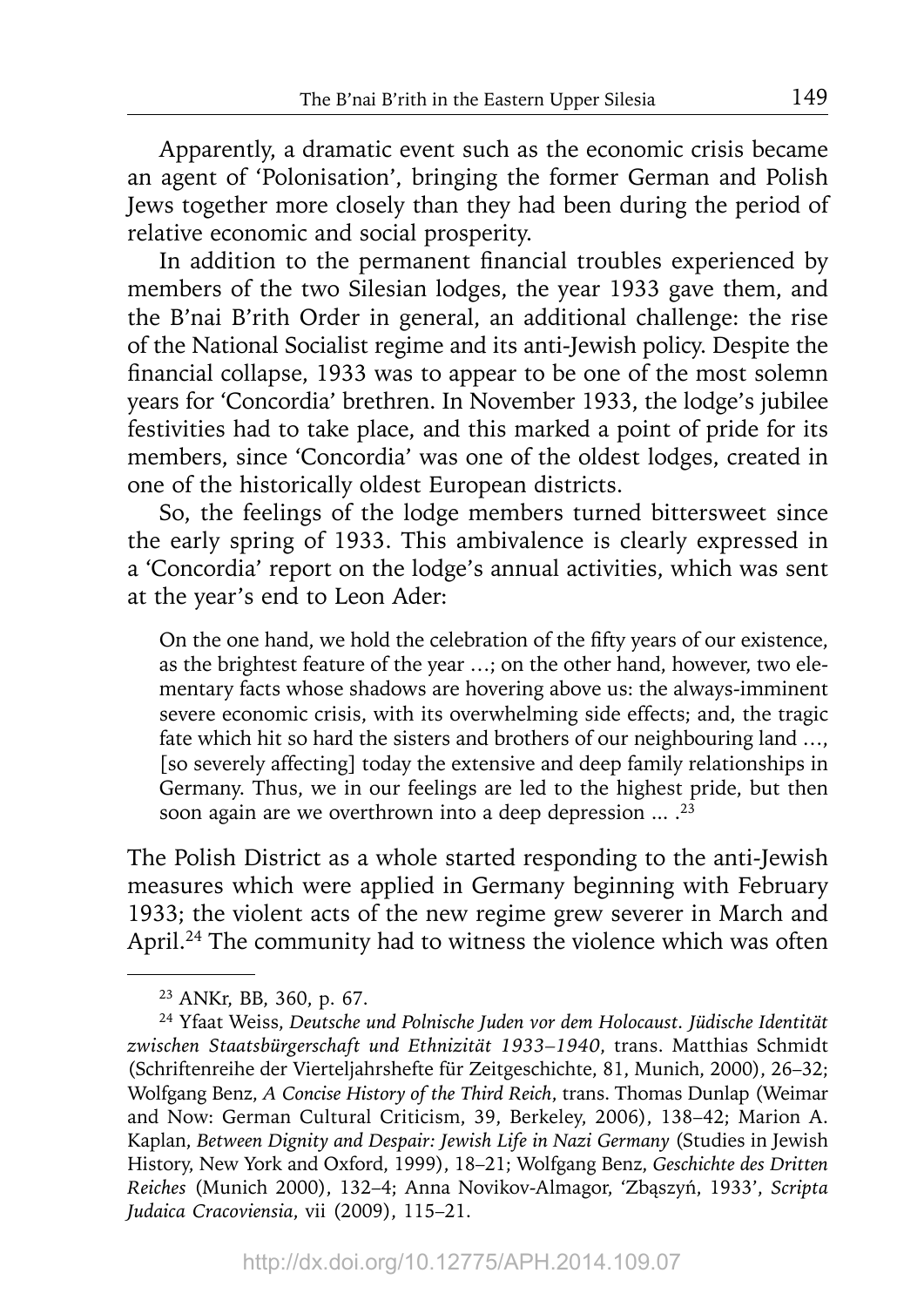targeted at certain members of Germany's *Ostjüdisch* society, who were brutally expelled from Germany to Poland. As far as it appears from the sources, Katowice turned into one of the points where the Jewish immigrants arrived after leaving Germany.

As it is evident from 'Concordia's' annual report, members of the lodge took an active part in absorption of those so-called 'Polish citizens living in Germany', or the *Reemigranten*, who, according to the report, were driven back by the 'Hitler movement' to their motherland (*Heimat*). The report said that Katowice, as one of the 'gates' of Poland for those coming from Germany, experienced on a daily basis 'uncounted' numbers of refugees, whom the lodge's brothers tried to help. Even if the report exaggerated the reality, it still seems that members of 'Concordia' had to assist large numbers of newcomers with their own resources, which became meagre and scarce due to the economic crisis. Hence, the brethren provided them with "first aid to reintegrate them into the Polish economy."25

This 'first aid' was interpreted by the lodge's members as the need to teach the newcomers Polish, in the first place. It seems that despite the fact that the refugees traced their origins to the territory of the Polish Republic (or, close to its borders), at least a large part of them had hardly any command of Polish at all. These migrants, who, in majority, had left the East European areas between the end of the nineteenth century and WWI or thereafter, mostly spoke Yiddish (some of them, Russian and some – mostly those from Galicia – German). After the years of living in Germany, many of them could speak German (or, became speakers of German).<sup>26</sup> The overall internal realities of the newly-founded Second Polish Republic were rather unknown to them and, furthermore, to their children, who had been

<sup>25</sup> Yosef Khrust and Yosef Frankel (eds.), *Katovits: perihatah ve-shekiyatah shel ha-kehilah ha-yehudit; sefer zikaron* (Tel Aviv, 1996), 63; ANKr, BB, 360, p. 78.

<sup>26</sup> Cf. Trude Maurer, *Ostjuden in Deutschland, 1918–1933* (Hamburger Beiträge zur Geschichte der deutschen Juden, 12, Hamburg, 1986), 17–27, 760–1; Shulamit Volkov, 'Die Dynamik der Dissimilation: Deutsche Juden und die ostjüdischen Einwanderer', in Dirk Blasius and Dan Diner (eds.), *Zerbrochene Geschichte. Leben und Selbstverständnis der Juden in Deutschland* (Geschichte Fischer, Frankfurt am Main, 1991), 69–77; Steven E. Aschheim, *Brothers and Strangers: The East European Jew in German and German Jewish Consciousness, 1800–1923* (Madison and London, 1982), 32–7; Shulamit Volkov, *Germans, Jews, and Antisemites: Trials in Emancipation* (Cambridge, 2006), 265–74.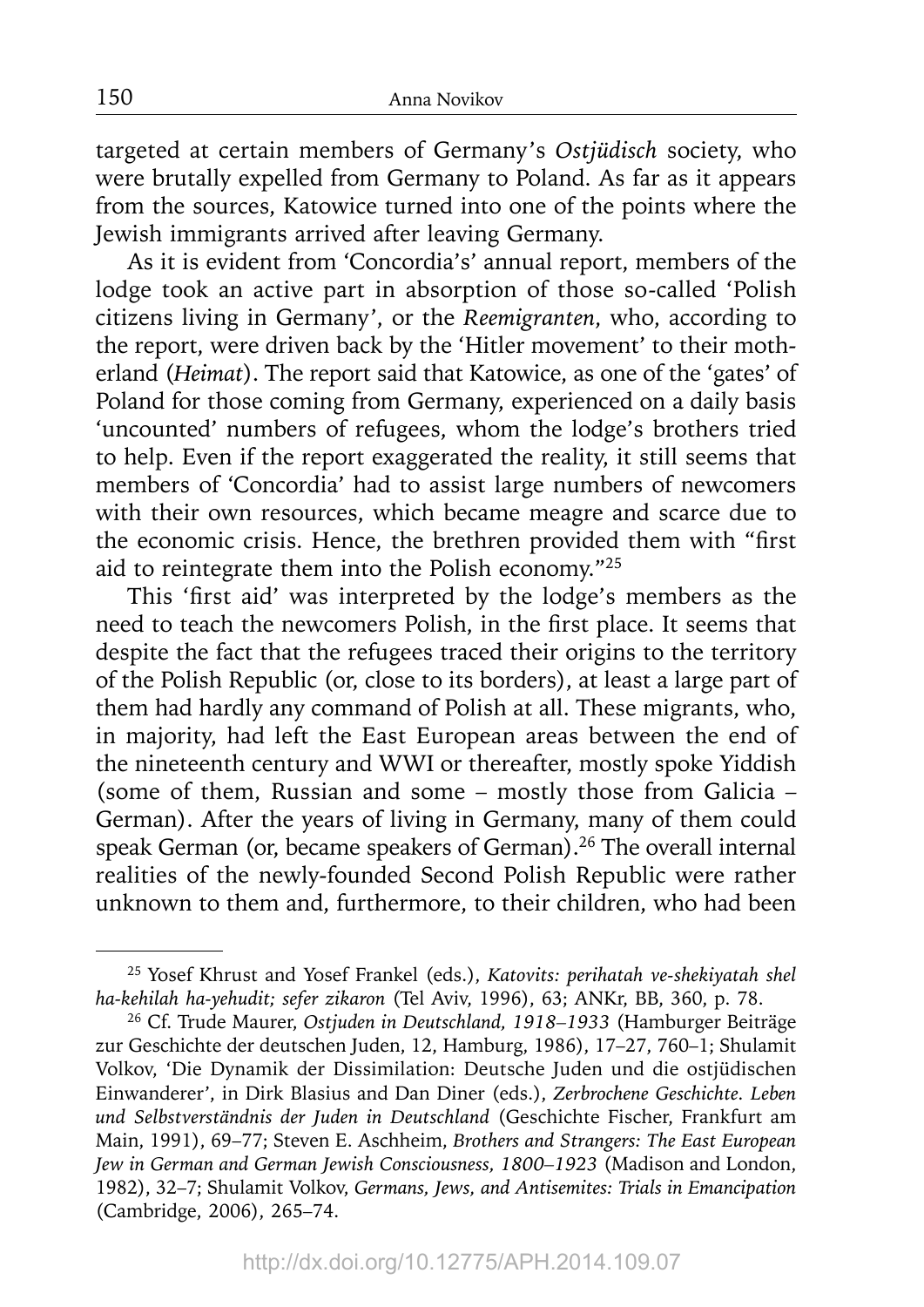born in what was then Germany, or at least grew up there. Therefore, their 'return' to their 'homeland' was in fact an exile into an unknown country, with a mostly unfamiliar official language.

The task of teaching/learning Polish, mentioned as a primary one, and absolutely necessary for the refugees, presumably proceeded from the previous experience of these German Jews who after the border shift were transferred to a new linguistic reality. Experiencing how language difficulties could disturb daily life, the lodge brethren (and sisters) tried to smoothen the newcomers' experience of sudden entrance to the unknown country by providing them with courses of Polish.

Thus, in quite a paradoxical way, the German Jewish citizens of Poland absorbed the Polish *Ostjuden* expelled from Germany by helping them learn Polish, while both groups were generally Germanspeaking. This action could be interpreted as an additional and essential step towards the further 'Polonisation' of the lodge members who shortly before then had insisted on German as its official language, tried to avoid any influence which was alien to German culture, and were loyal to the German state (whatever it should have been called).

Apparently, such a change in the lodge's approach to Germany and Poland was not coincidental and can be explained by a crucial change of values after the rise of the National Socialist regime to power. It would be overstated to suggest that the change in the self-definition of the Silesian German Jews was immediate and that all of them rapidly abandoned their values and their mother tongue, turning into Polish patriots. One can assume, however, that their personal preferences were left for their private intimate sphere of life and started to coexist with the new preferences, which gradually developed during the years within Poland and were significantly strengthened during 1933.

Hence, the organisation of the Polish language courses as well as a general care for the Jewish newcomers, from the position of Polish Jewish citizens, emphasised the Jewish part of 'Concordia' members' self-definition. Feeling Jewish could eventually be helpful to their cognitive dissonance, in that it 'softened' negative sentiments towards the 'Germanness'. The latter was an inseparable part of their own self-perception, to which they were born, in which they lived most of their lives, and which 'evinced' them.

Presumably, an essential shift in their self-definition was also caused by their attitude toward the surrounding political reality and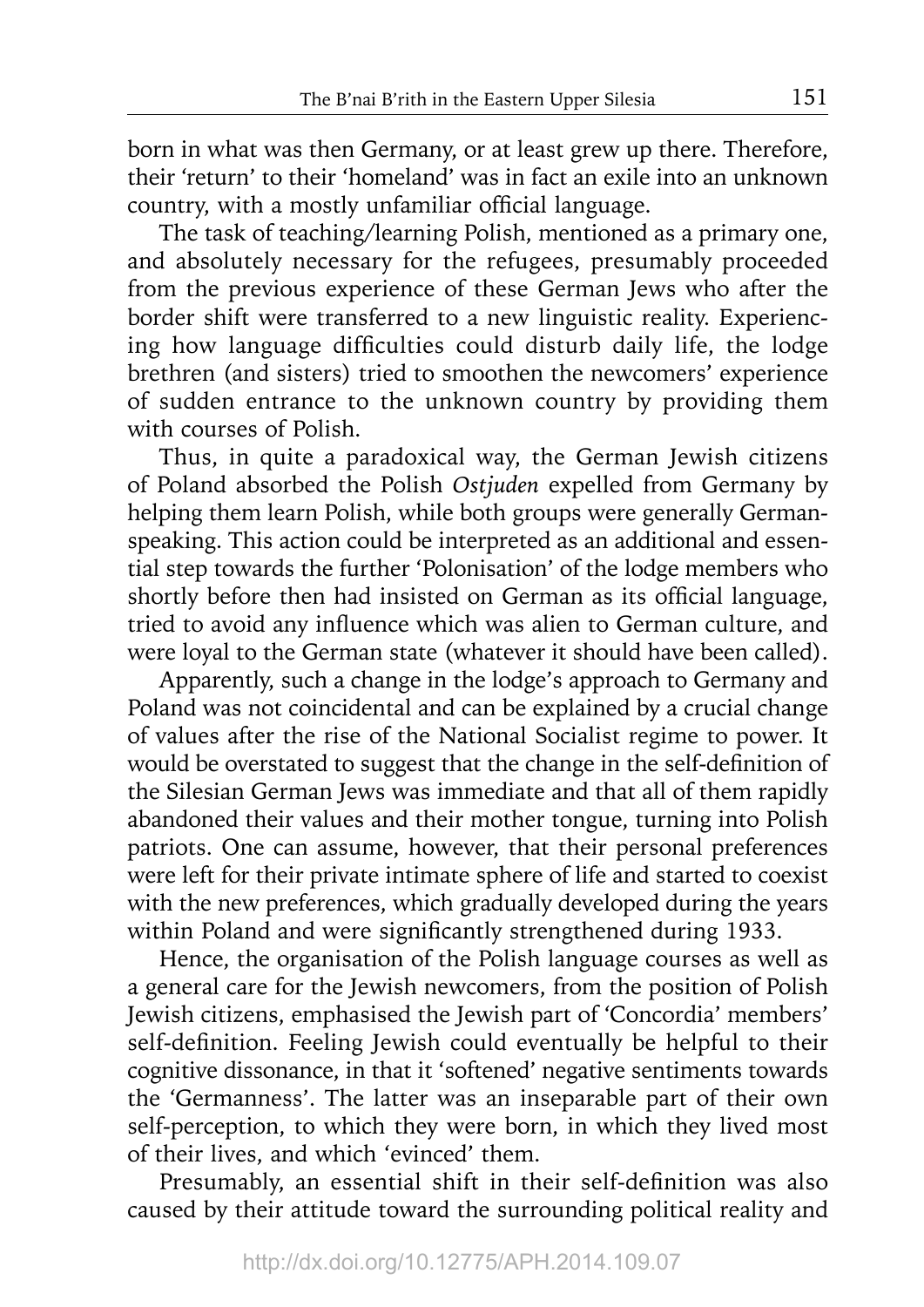their own place within the 'shifting' context. For more than a decade, between 1922 and 1933, the German Jewish Silesian B'nai B'rith brethren regarded their relocation to Poland as a failure: politically, culturally, professionally, and linguistically. Moreover, in addition to this harm to their German identity, they now became the object of another humiliation, which this time affected the Jewish part of their self-definition (which, as it seems, was closely tied to the German one), manifesting itself in their organisational shift to join the group of *Ostjuden*. Even their final decision to incorporate to the Polish District was made not out of their affection to their Polish Jewish brethren or to Poland as a country, but out of a political and organisational necessity.

Thus, during most of the eleven years the reality within Poland was regarded by these brethren as unwanted, unfamiliar, and as less stable compared to Germany. It was also equally threatening. From the beginning of 1933, the situation changed entirely. The German Jewish inhabitants of Polish Silesia suddenly found themselves in a much more preferable position than their relatives, friends, and colleagues who continued to live in Germany and until then had been, to some extent, the subjects of envy of their eastern counterparts. For the Jews, the life within Poland now turned suddenly safer, and Polish citizenship became much worthwhile than German.

It would be interesting to compare this situation with the one described by David Rechter, which took place in 1917, when the B'nai B'rith members of Vienna witnessed a huge wave of the *Ostjuden* refugees flowing in. In this case, the situation was exactly the opposite to the one the Silesian B'nai B'rith met with in 1933, since in 1917, "The refugees had emerged from the darkness of their ghetto into the 'bright light of the west' and needed to be 'educated' to adopt a West European lifestyle."27 In 1933, these former refugees of the same *Ostjuden* descent had, together with their children, to leave their 'West European' style they had adopted during the fifteen-year period and be re-educated to the language and the values of Poland, the unfamiliar successor state.

Eventually, these Jewish refugees, accustomed to German reality, could remind members of 'Concordia' of their own past and the

<sup>27</sup> Cf. David Rechter, *The Jews of Vienna and the First World War* (The Littman Library of Jewish Civilization, London, 2001), 72–3.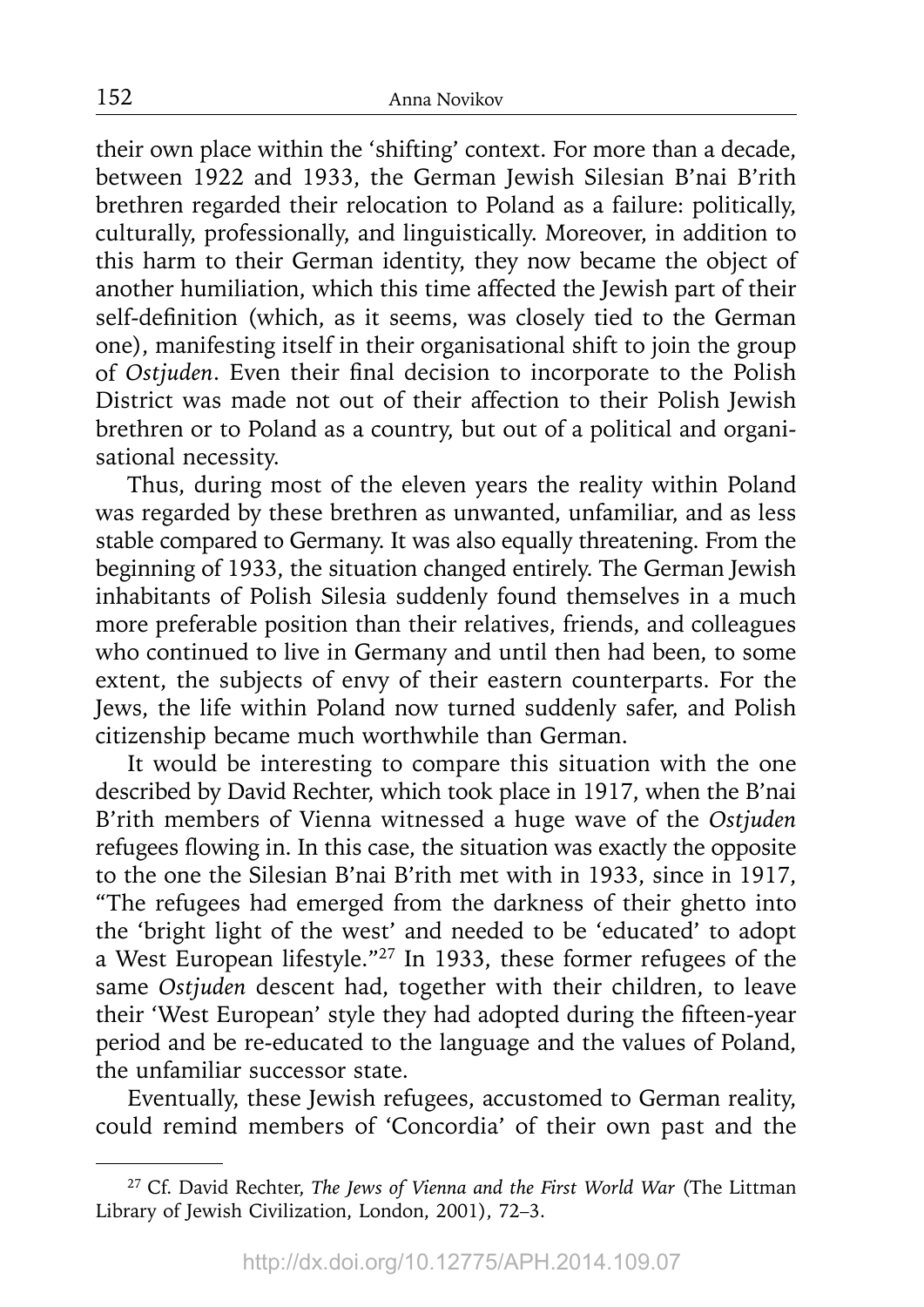feelings related to being in a new post-war reality. Therefore, it seems that their first drive to emphasise the importance of learning Polish, in addition to some practical reasons, was done more intuitively rather than consciously, bringing at least some feeling of safety to these frightened and confused people, by providing them with some basic knowledge of an unfamiliar (or, at least, not entirely familiar) Polish language.

Additionally, according to Yfaat Weiss, the German Jewish organisations provided a basic assistance to the pauper segments among the *Ostjuden*. 28 Therefore, the German Jewish members of 'Concordia' continued to feel towards their Eastern Jewish brothers responsibility as for the 'weakest' ones.<sup>29</sup> Such feelings might, however, be regarded as bizarre in the context of complete role reversal: the German Jewish citizens of Poland now supported their Germanised Eastern Jewish brothers.

It seems that for the first time Polonisation played a crucial role within the self-perception of the German Silesian Jews, since it was not 'brought' from 'outside' and implemented on them in a passive way, but, on the contrary, was actively manifested by them, in terms of being Polish citizens (even as German speakers). Another test case of the Silesian German Jewish belonging was the aforementioned anniversary of 'Concordia', which took place on November 19, 1933. Although the festivity was celebrated in a very solemn way, one could read between the lines of the report a slight discomfort and an attempt at 'retouching' the former German patriotism of the lodge and its foundation in Germany. Thus, at least in the report the use of the word 'Germany' was avoided. Instead of it, members of 'Concordia' began emphasising the lodge's regional belonging.

In the end of 1933, following the dramatic events and a deep afterthought, members of 'Concordia' were willing to represent their lodge not only as a German speaking milieu. Such representation, within the tense Polish-German political relations, was not welcomed by Polish state officials, who might have read the report. Therefore, it was

<sup>28</sup> Cf. Weiss, *Deutsche und Polnische Juden*, 80.

<sup>&</sup>lt;sup>29</sup> For more on the philanthropic responsibility of the German Jews towards the *Ostjuden*, see: Maurer, *Ostjuden*, 741–60; David Rechter, 'Ethnicity and the Politics of Welfare: The Case of Habsburg Austrian Jewry', *Jahrbuch des Simon-Dubnow-Instituts / Simon Dubnow Institute Yearbook*, i (2002), 257–9.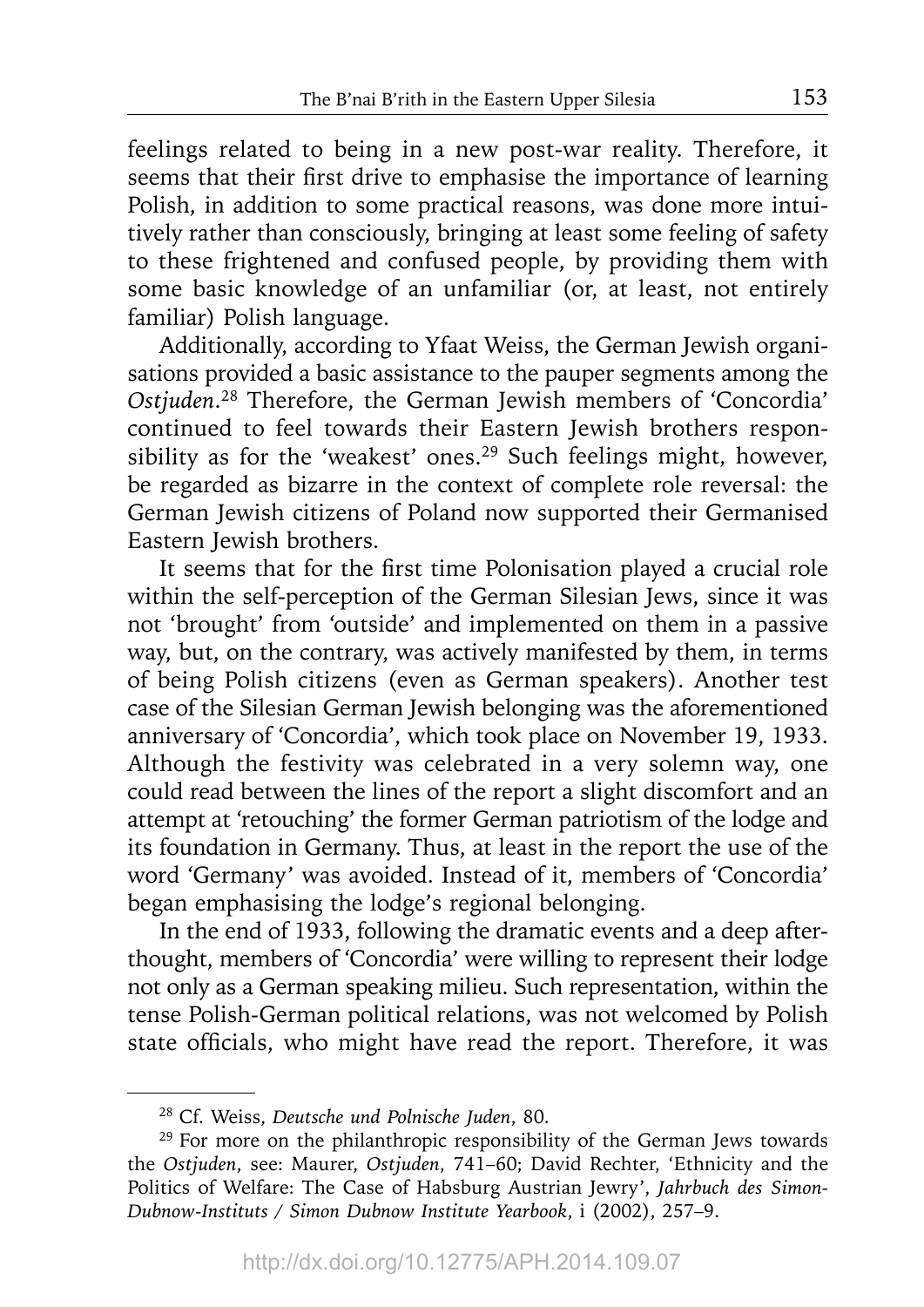easier, both officially and psychologically, to stress the local, Silesian character of the lodge and, furthermore, its urban character, in the city of Katowice. Thus, the four decades of 'Concordia's' existence within Germany and within the German District were briefly described as forty years of belonging to District VIII. The final emphasis was put on the 'local' subject of pride: the attendance of two honourable members and founders of 'Concordia', who had had fifty years of membership in the lodge, from its very beginnings.30 Therefore, the whole festivity was imbued with a 'regional' character, with the belonging of the lodge to Silesia, and Katowice in specific, emphasised.

The last point I would like to take a closer look at is the linguistic shift of 'Concordia' in the course of 1933. Precisely speaking, from June 23 on, the lodge started to publish its official announcements on the weekly and monthly events both in Polish and German, instead of in German only, as had been the case previously. Moreover, from the beginning of 1934, the lodge proclaimed Polish as its official language. From that point on, all its correspondence with the Polish District and with all its lodges began being made in Polish only.<sup>31</sup> This action could only emphasise the assumption that this linguistic shift was made not only out of official consideration but out of some inner and deeper motives as well.

First, neither the local voivodeship nor the state authorities prevented such publications and therefore, in the year 1933, politically sensitive and clearly anti-German as it was in Poland, the German Jewish members of B'nai B'rith followed the example of the Jewish community of Katowice in publishing their official announcements. Secondly, the lodge followed the general pro-Polish policy which was clearly presented by the whole Polish District during 1933, emphasising the Orders members' civic loyalty to the state. One more paradox, which apparently followed the generally pro-Polish policy of Concordia outwardly, is that this pro-Polish behaviour and the language shift were made by the German Jews in order not to be injured by the anti-German policy of Poland. Hence, during the first year of the National Socialist regime in Germany, the German Jews tried to conceal their 'Germanness' so as not to be regarded

<sup>30</sup> ANKr, BB, 360, pp. 67–9.

 $31$  For the official correspondence in Polish, see, for instance, ANKr, BB, 357, pp. 177, 183–5.